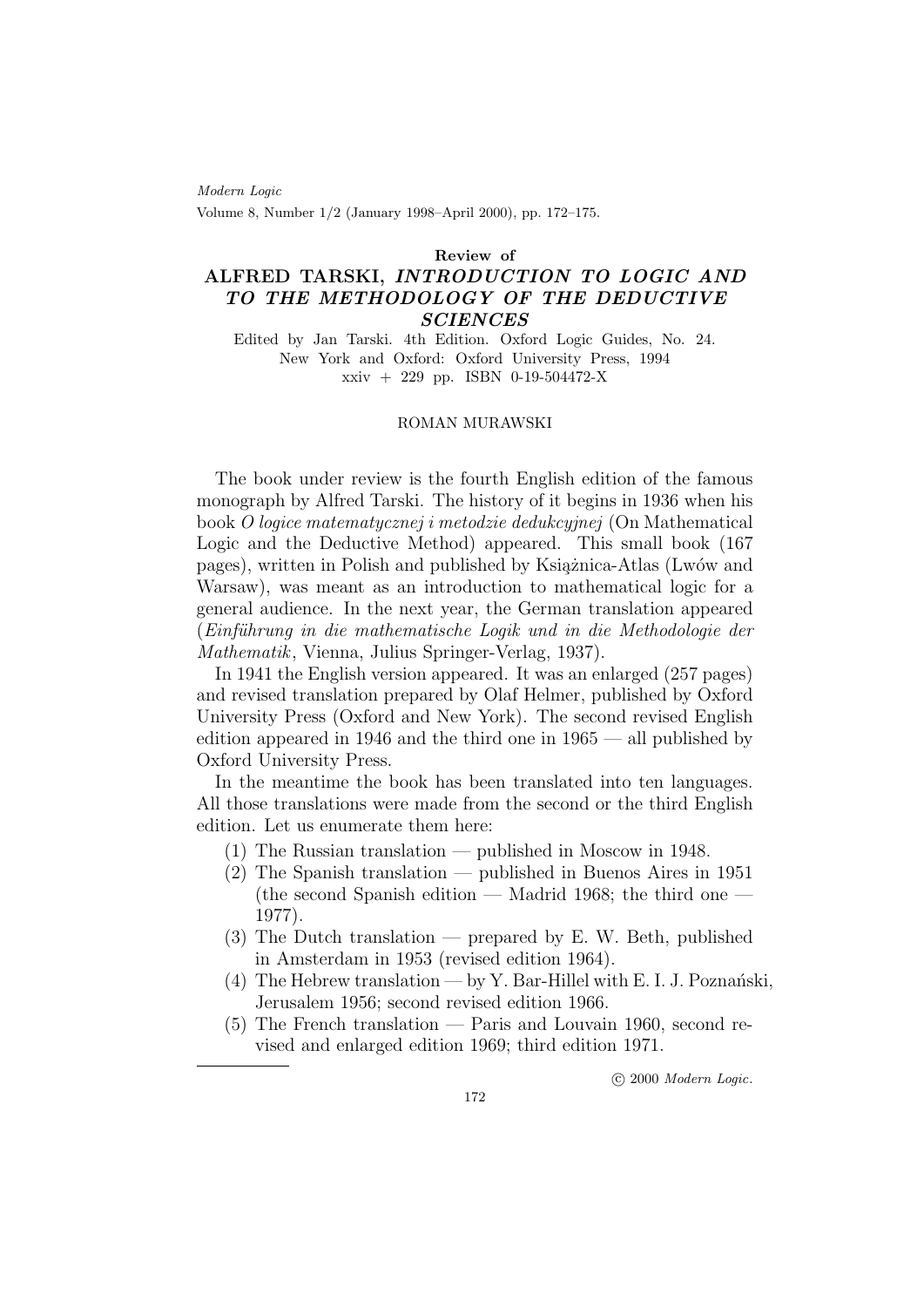- $(6)$  The German translation prepared by E. Scheibe, Göttingen 1966 (this was in fact the second German edition); the third one appeared in 1969; fourth  $-$  1971; fifth  $-$  1977.
- (7) The Czech translation prepared by P. Materna, Prague 1966.
- (8) The Italian translation prepared by E. Bello and S. Bozzi, Milan 1969.
- (9) The Georgian translation Tbilisi 1971.
- (10) The Serbo-Croatian translation Belgrade 1973.

One should add to this list the Bulgarian, Swedish and Spanish translations of Chapters 1 and 2 only published in scientific journals.

After Tarski's death in 1983, a discussion took place about publishing a new edition of the English-language text which had been out of print for a number of years. Some modifications in the existing text and a possible expansion of the book were considered, and a decision was made to publish two books. The first is the volume under review here; the second is a forthcoming companion volume that will contain several articles by Tarski as well as some new material, and should appear fairly soon.

The present fourth English edition was prepared by Tarski's son, Jan Tarski, in collaboration with Dana Scott (who had to limit his participation in the project rather substantially after the initial stages). The basis for this edition is, of course, the third edition from 1965. The original translation by Olaf Helmer was thoroughly revised and new material was added. The main modifications and changes were the following: the section "Suggested Readings" was removed (an edited version of it will be included in the companion volume), a new section "A Short Biographical Sketch of Alfred Tarski" was included, a number of editor's footnotes were added, notation was changed so as to conform to the prevalent usage of today (this applies in particular to the notation for quantifiers and for classes), the terminology was largely modernized, the index was revised, and extensive stylistic changes were made. (The previous editions had lost some quality by the double-translation effect. Recall that the first English version was a translation from Polish via German).

The contents of the book are well known and have been for several years, so there is no need to provide a detailed report. Let us say only that the book consists of two basic parts: I. Elements of Logic, Deductive Method, and II. Applications of Logic and Methodology in Constructing Mathematical Theories. They are characterized by the author in the Preface as follows: "The first [part] gives a general introduction to logic and to the methodology of deductive sciences; the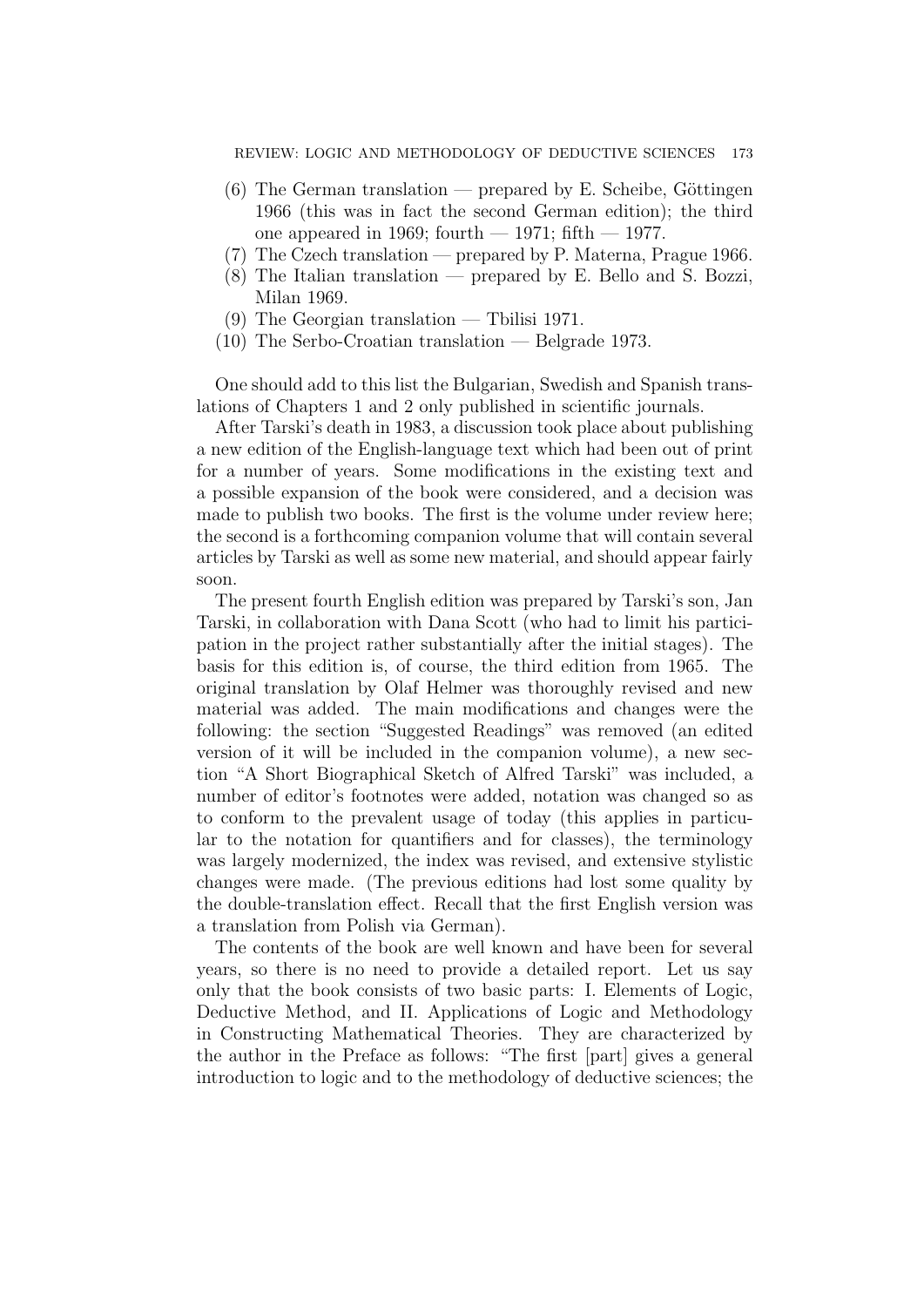## 174 ROMAN MURAWSKI

second shows, by means of a concrete example, the sort of applications which logic and methodology find in the construction of mathematical theories, and thus affords an opportunity to assimilate and to deepen the knowledge which is acquired in the first part." (p. xiii).

Each chapter is supplemented by appropriate exercises. Additionally, at the end of the first part, supplementary exercises are given (pp. 134–141), arranged by the editor to replace several exercises included in the previous editions of the book that were eliminated in the present edition.

Part I deals with sentential calculus, the theory of identity, the theory of classes, the theory of relations and with the deductive method. In Part II one finds examples of constructions of mathematical theories (more exactly of the theory of numbers and the theory of real numbers) as well as some methodological considerations on constructed theories.

The author's intention was "to give those readers who are interested in contemporary mathematics, but who are not actively concerned with it, at least a very general idea of  $[...]$  its growth in depth" (p. ix). The original Polish version of the book was intended as a popular scientific book for an educated layman. The response accorded to the Polish and German editions gave rise to the idea of also making the new edition a textbook upon which an elementary college course in logic and the methodology of deductive sciences could be based.

Tarski warns the potential reader in the Preface of what will not be found in the book. In particular, the book contains no systematic and strictly deductive presentation of logic, it gives (almost) no information about the traditional Aristotelian logic and it is not concerned with any problems belonging to the so-called logic and methodology of empirical sciences (Tarski doubted the existence of any special logic of empirical sciences as opposed to logic in general or to the logic of deductive sciences).

For Tarski logic was not only an essential tool of mathematics but the very foundation of it. What is more, he credited logic with having even more general meaning and significance. He ended the Preface to the first English-language edition (1941) of the book (quoted also in the present edition) with the following words: "I shall be very happy if this book contributes to a wider diffusion of logical knowledge. [. . .] For logic, by perfecting and by sharpening the tool of thought, makes men and women more critical — and thus makes less likely their being misled by all the pseudo-reasonings to which they are incessantly exposed in various parts of the world today" (p. xiii–xiv).